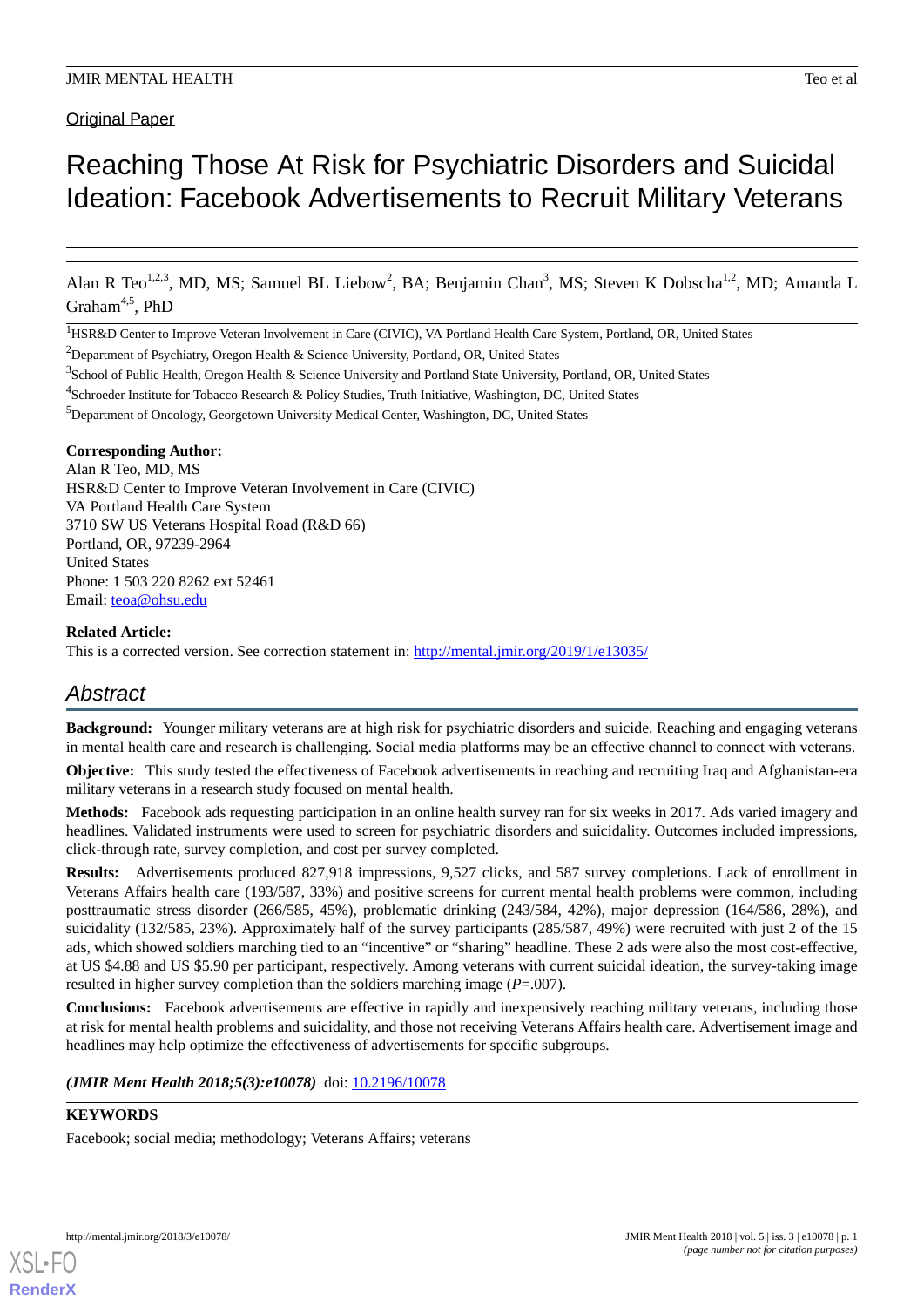# *Introduction*

Military veterans who served during the Iraq and Afghanistan conflicts are at an elevated risk for a number of psychiatric problems. In a Veterans Affairs (VA) sample, one in four were found to have at least one mental health diagnosis, mostly commonly posttraumatic stress disorder (PTSD), depression, and alcohol and substance use disorders [\[1](#page-8-0)]. Heightened risk for suicide is also a major concern [\[2](#page-8-1)], with rates of suicide among veterans in the United States markedly higher than the general population, even after adjustment for age and gender differences [[3\]](#page-8-2). Despite this, approximately 40% of Iraq and Afghanistan veterans have never accessed VA health services [[4\]](#page-8-3), and even when these veterans are in VA care, they may not be more inclined to utilize mental health care if experiencing active suicidal ideation [\[5](#page-8-4)].

Preventing veteran suicide has been, and continues to be, a top priority. Nonetheless, in-person health care appointments pose a significant barrier to Iraq and Afghanistan era veterans who tend to be younger and more likely to be employed than other veterans [[6](#page-8-5)[,7](#page-9-0)]. Other common barriers to formal help-seeking and treatment access, even in the presence of seemingly severe symptoms such as suicidal ideation or behaviors, include low perceived need [[8-](#page-9-1)[10\]](#page-9-2), distance from health care facilities [[11\]](#page-9-3), and a desire to "handle the problem alone" [[8\]](#page-9-1). In a sample of veterans who died by suicide in Oregon, an estimated 78% had not accessed VA health services [[12\]](#page-9-4).

Traditional strategies for recruiting participants into research studies can suffer from narrow reach, geographical limitations, costliness, and time-intensiveness. By comparison, recruitment via social media platforms, especially Facebook, may be faster, cheaper, and easier than traditional methods [13–15]. Among social media platforms, Facebook may be an especially important tool because it is the largest and most used, with a diverse base of users with detailed demographic profiles [[13\]](#page-9-5). Facebook users spend upwards of 50 minutes a day on the platform, and among online adults between the ages of 18 to 29, approximately 9 of 10 use Facebook [\[14](#page-9-6),[15\]](#page-9-7).

In recent years, many studies have examined Facebook advertisements (ads) as a recruitment method for research studies on mental or behavioral health. Facebook ads have been used effectively in populations including college students and young adults [[16](#page-9-8)[,17](#page-9-9)] and military veterans particularly those with risky drinking [20–23]. Prior research has also suggested ad campaigns can achieve both "broad reach and targeted recruitment," and found ad costs to be manageable [[18\]](#page-9-10). Throughout this paper, we use the term "reach" to mean even a minimal amount of engagement with an ad, not necessarily engagement in health care, a definition that is consistent with the vein in which it is used in social media contexts. Nonetheless, much work remains in the development of best practices and evidence-based recruitment strategies on social media. Studies conducting experiments comparing particular Facebook advertising approaches, such as differing images or text are lacking [19,21,25–27]. One recent study by Pedersen and colleagues, which focused on recruiting spouses of heavy drinking service members and veterans, did systematically and sequentially test different ad features. It concluded that ads with text accentuating the US \$120 financial incentive for study participation had a higher conversion to study participation at a lower per-participant cost [\[19](#page-9-11)]. Examination of a spectrum of potential outcomes, ranging from general exposure (eg, "impressions") to initial interaction (eg, link clicks) to implementation (eg, enrollment in a research study) [\[20](#page-9-12)], would also be helpful in social media studies.

We conducted a study with three aims: (1) determine the feasibility of reaching Iraq and Afghanistan era military veterans through Facebook ads, (2) quantify the extent to which reached veterans are at risk for psychiatric problems, and (3) characterize how veterans utilize social media and interact with their social networks on Facebook. In this article, we focus on the first two aims. More specifically, we determined the recruitment of military veterans to a mental health focused research study, examined what ad features are most relevant to engaging veterans, and characterized what kinds of veterans are likely to be reached by the ads. As an exploratory study, we limited our a priori hypothesis to state that it would be feasible to recruit recent military veterans with probable mental health problems.

# *Methods*

### **Participants**

The target population for the survey was United States (US) military veterans of the Operation Enduring Freedom-Operation Iraqi Freedom (OEF-OIF) service era (September 2001-present), also referred to as Iraq and Afghanistan era veterans. To be eligible, individuals needed to be age 18 or older, and on active duty in the US Armed Forces after September 2001 but not presently. We excluded individuals who completed surveys in less than five minutes, had more than one survey response, or incorrectly answered a military-related "insider knowledge" question to reduce the chance of online survey misrepresentation [[18,](#page-9-10)[21\]](#page-9-13). Survey completion was defined as those respondents who reached the end of the online survey and were not excluded based on the above quality control measures.

### **Advertisement Campaign**

Facebook offers myriad options related to placement and targeting of ads; the same parameters were used for all ads. Ads were run simultaneously, to identical audiences, with the same ad budget, and for the same duration of time. Ads ran for a total of 45 days between January 13, 2017, and March 18, 2017, except for one ad that was briefly deactivated by Facebook for technical reasons. Ads were exclusively placed in the News Feed on computers and not mobile phones as the survey was developed for computer administration. Ads were optimized per Facebook's algorithm for clicks, meaning that ads were automatically shown to users whom Facebook anticipated would click at the highest rates, in a targeting process adjusted by actual clicks during the campaign.

Study ads were broadly targeted at Facebook users in the US of any age or gender who had at least one of a variety of veteran-related characteristics (eg, interest in "United States Armed Forces" or "Supporting Our Veterans" as determined by their Facebook profile). Text above the ad image indicated

 $XS$ -FO **[RenderX](http://www.renderx.com/)**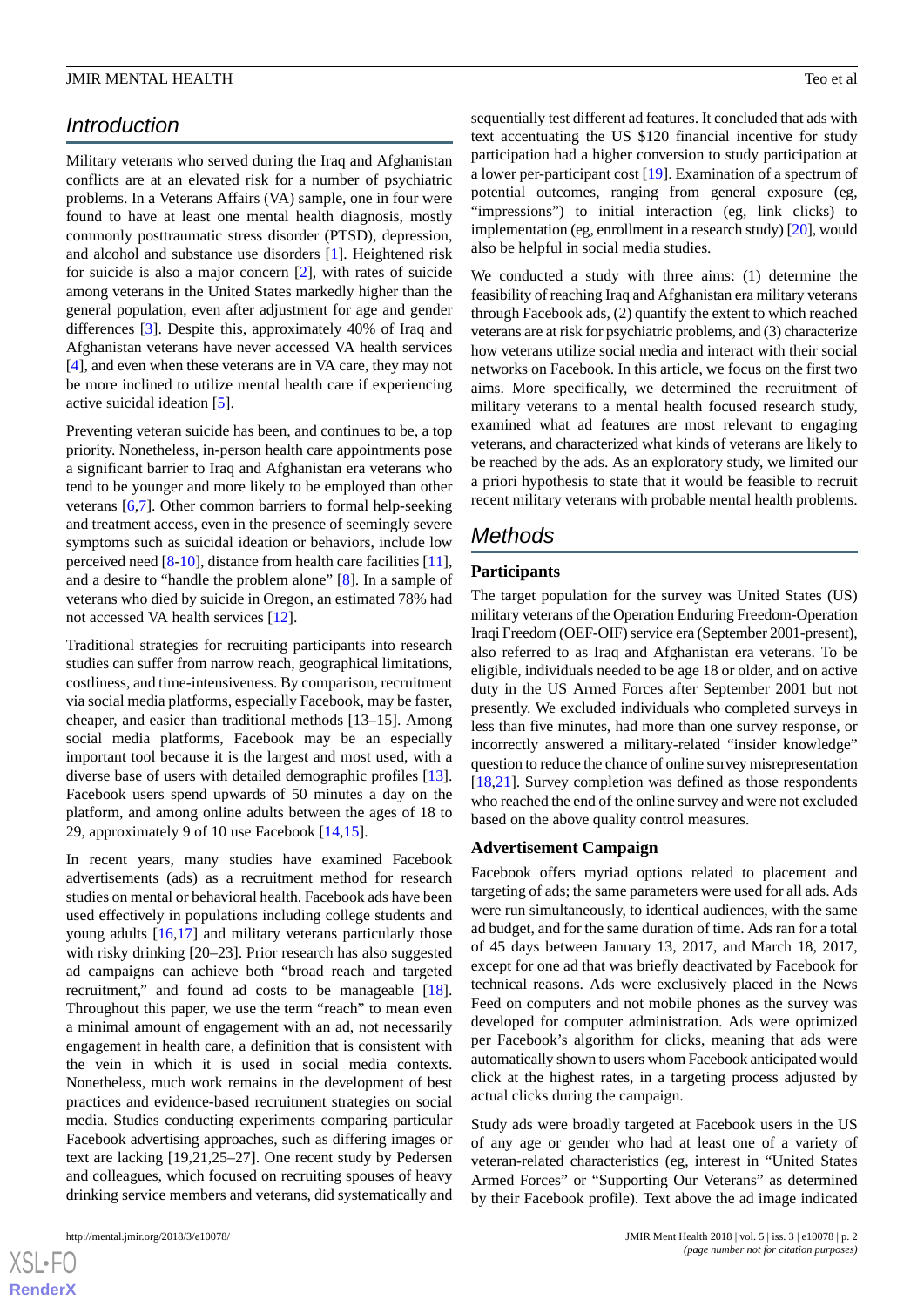that veterans who served between 2001 and 2017 were needed for an "online health survey."

We designed a total of 15 ad variations in a 3x5 factorial design, with 3 images (ie, a person taking a survey on a tablet device;

a veteran with his family; and soldiers marching) varied against five headlines. Ad images are illustrated in [Figure 1](#page-2-0). Headlines were informed by empirical research in psychology and survey methodology as well as established principles in behavioral economics known to help nudge behavior [[22\]](#page-9-14).

<span id="page-2-0"></span>**Figure 1.** Sample Facebook ads illustrating the three different ad images (Survey-Taking, Family, and Soldiers Marching).



Specific approaches that can motivate research participation include: targeting feelings of altruism or a "warm-glow" effect [[23\]](#page-9-15), harnessing "psychological capital", which is closely correlated with a sense of empowerment [[24,](#page-9-16)[25](#page-9-17)], or using a statement of what others in similar situations do, also known as descriptive social norms [[26\]](#page-9-18). Providing financial incentives [[27\]](#page-9-19) or encouraging the sharing of content with social network members could also increase engagement [[28\]](#page-9-20). Based on these ideas, we crafted and used the following 5 ad headlines:

- 1. *Altruism*: "Will you help us improve care for veterans?"
- 2. *Empowerment*: "You can tell us how to design new health programs for veterans."
- 3. *Social norms*: "Hundreds of veterans are participating in this survey. Will you join them?"
- 4. *Incentive*: "You can win a new 7.9" 16 GB iPad Mini 4 with Retina Display!"
- 5. *Sharing*: "Will you share this with one veteran you know?"

Ads were hosted by Oregon Health & Science University (OHSU) and linked to an online survey. To calculate survey participation and other outcomes by an ad, we constructed separate uniform resource locators (URLs) to the online survey for each ad. Prospective participants initially completed an online consent and eligibility screener. As an incentive for survey completion, we informed potential participants of an optional sweepstakes or lottery, in which two randomly selected survey participants who provided contact information would receive an iPad. Eligible, consented participants then completed the full online survey. Before and after survey, we provided all participants with a series of online, phone, and text messaging mental health treatment resources, including options for crisis situations, non-urgent treatment referral, and—as we would not be aware of the particular location of respondents—ways to locate local support and treatment resources. The institutional review board of OHSU approved all study procedures.

#### **Measures**

Our primary outcome was survey completion, which represents the highest level of engagement with a Facebook ad [[20\]](#page-9-12). As additional outcomes, we included measures of ad engagement that are automatically tabulated by Facebook for advertisers:

- *Impressions*: the total number of times that the ad is presented to any Facebook user.
- *Clicks*: the number of times that a user clicks on the ad.
- *Click-through rate (CTR)*: the number of clicks divided by impressions.
- *Reactions*: the total number of "Likes" or other Facebook reactions ("Love," "Haha," "Wow," "Sad," and "Angry") generated by an ad.

The online survey included a series of self-report questions to obtain background information about the sample including sociodemographic characteristics, military history, social media use, and interest in social media-based interventions. Using survey items from the National Survey of Veterans [[29\]](#page-9-21), we assessed the period of service (ie, "Have you ever served on active duty in the US Armed Forces? *Active duty includes serving in the US Armed Forces as well as activation from the Reserves or National Guard." and "* When did you serve on active duty in the US. Armed Forces? *Mark all service eras that apply."*), branch of service (ie, "In which branch or branches did you serve on active duty?") and deployment history (ie, "Did you deploy in support of Operation Enduring Freedom (OEF) or Operation Iraqi Freedom (OIF) or Operation New Dawn (OND)") Frequency of Facebook use was assessed by adapting previously validated survey items used by Pew Research [[30\]](#page-9-22). We used two additional items from the National Survey of Veterans to determine VA health service use (ie, "Have you ever been enrolled in VA health care?" and "In the past 12 months, did you use any VA health care services?") [[29\]](#page-9-21). Participants who responded "Don't know" to health service use questions were classified as not non-users.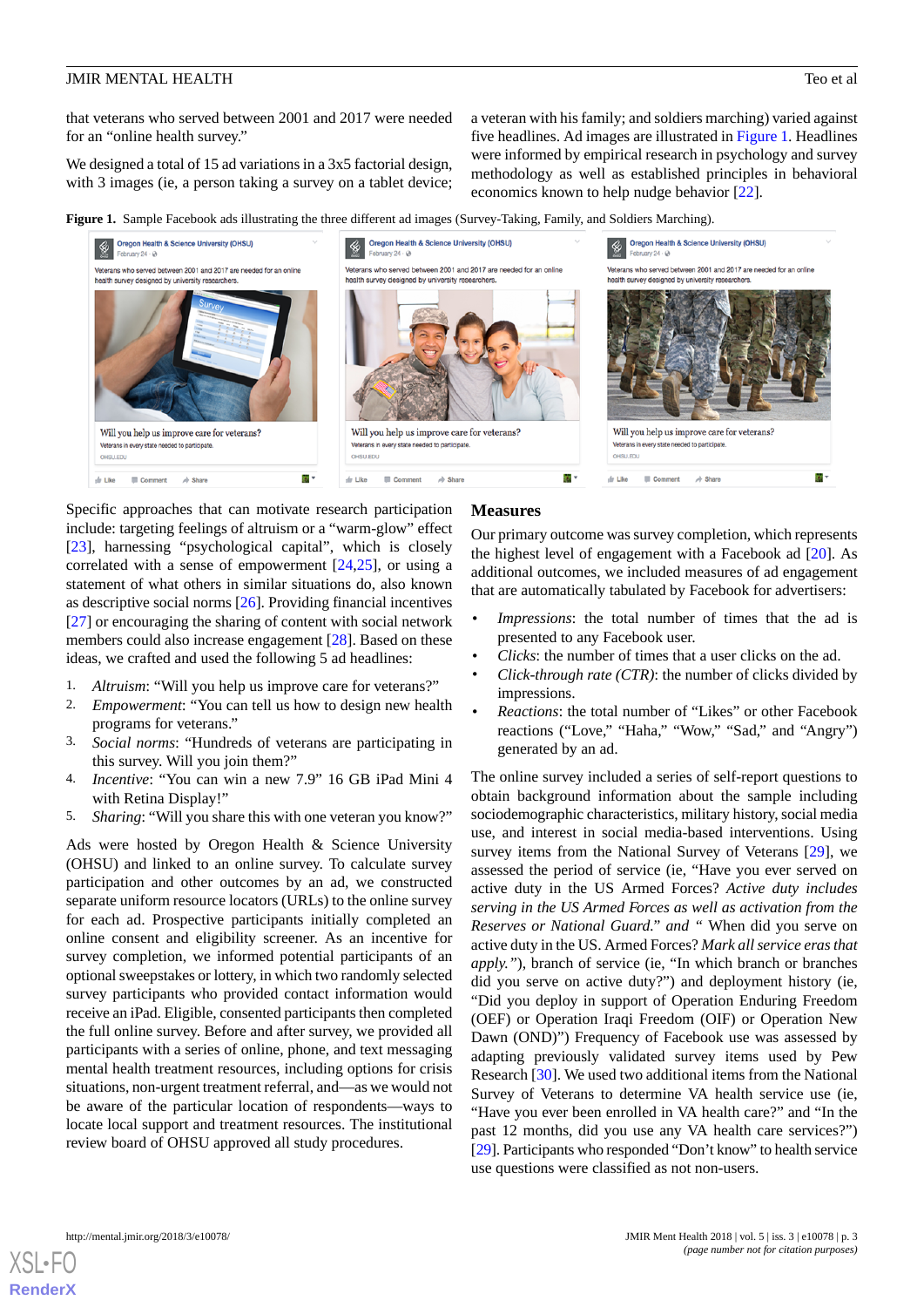To screen for mental health problems, we employed reliable and valid self-report tools. For PTSD, we used the Primary Care PTSD Screen for DSM-5 (PC-PTSD), a five-item scale assessing past-month symptoms of a lifetime traumatic event. A score of three or higher on the PC-PTSD indicates a positive screen [\[31\]](#page-10-0). For alcohol misuse, we used the Alcohol Use Disorders Identification Test Alcohol Consumption Questions (AUDIT-C), a three-item scale on frequency and intensity of drinking. An AUDIT-C score of four or higher for men, or three or higher for women, indicates a positive screen for problematic drinking [[32\]](#page-10-1). For major depression, we used the Patient Health Questionnaire-2 (PHQ-2), a two-item scale on anhedonia and depressed mood in the previous two weeks. A score of two or higher on the PHQ-2 indicates a positive screen [\[33](#page-10-2)]. For suicidality, we used the Depressive Symptom Inventory Suicidality Subscale (DSI-SS), a four-item scale on suicidal ideation within the past two weeks [[34\]](#page-10-3). A score of two or higher on the DSI-SS indicates a positive screen in a population-based sample [[35\]](#page-10-4).

### **Statistical Analysis**

Demographic variables were compared by ad text and image for participants in the analytic sample using Pearson's chi-square test, or ANOVA for age. All outcomes were modeled as negative binomial counts. The study design parameters of image, headline, and the interaction were included as independent factors. The model for clicks and CTR included an offset for the number of impressions; the model for reactions included an offset for the number of clicks.

# *Results*

# **Feasibility of Recruiting Military Veterans Through Facebook Advertisements**

Over the 45 days of the advertising campaign ([Figure 2](#page-4-0)), the Facebook ads produced 827,918 impressions, 9,527 clicks (CTR=9,527/827,918, 1.20%), and 1,787 reactions. There were 1,329 complete responses to the eligibility screener, of which 711 met eligibility criteria, and 605 completions of the online survey (ie, 605/711, 85% response rate). A total of 18 responses were excluded from the analysis based on quality control measures. Ten took less than 5 minutes, 2 claimed nonexistent pay grades, and 6 were duplicate responses. This left a final sample of 587 (ie, roughly 13 new participants each day). Total ad expenditure was US \$11,427, yielding an average cost per analyzed survey of US \$19.47.

### **Characteristics of Recruited Veterans**

Characteristics of survey participants are described in [Table 1](#page-5-0). Their mean age was 40 years. A total of 81% (474/587) were male, and 81% (477/587) were white and non-Hispanic. In addition to serving during the Iraq and Afghanistan era, many also served during prior eras, particularly the Gulf War era (213/587, 36%). The majority (426/587, 73%) had been deployed in support of OEF-OIF. In this sample, the majority (326/587, 56%) were in the Army, as compared with approximately 36% among active-duty military personnel [[36\]](#page-10-5).

With regards to VA enrollment, 33% of participants (193/587) had not enrolled in VA health services and 55% (322/587) had not used VA care in the prior year. Positive screens for current mental health problems were common: PTSD (266/585, 45%), problematic drinking (243/584, 42%), and major depression (164/586, 28%). Twenty-three percent (132/585) indicated current suicidality. Of the participants not enrolled in VA health services, 21% (40/193) reported current suicidality.

# **Associations Between Advertisement Characteristics and Demographic Characteristics**

Gender of respondents varied by ad text,  $(\chi^2_A \text{ (N=583)=10.7},$ *P*=.03), with *sharing* and *empowerment* messages having a higher proportion of women. Age varied by text (F(2, 585)=11.84, *P*<.01) and image (F(2, 585)=10.09, *P*<.01), with the *soldiers marching* image and *incentive* text attracting the youngest respondents and the *survey-taking image* and *altruism* and *social norms* headlines attracting the oldest. Service era varied correspondingly, with the *soldiers marching* image  $(\chi^2)$ 

 $(N=585)=9.90, P<0.1$  and *incentive* text  $(\chi^2_A, N=585)=22.03$ , *P*<.01) attracting a higher proportion of respondents who had only served during the OEF-OIF era. Race, ethnicity, education, military branch, and deployment to Iraq or Afghanistan did not vary significantly by ad text or image.

# **Variations in Advertisement Engagement and Cost**

There was a main effect for ad image across impressions, CTR, and reactions, but not survey participation. In terms of both impressions and click-through rates, the *soldiers marching* image performed better than the *survey-taking* and *family* images (*P*<.001 for all comparisons). In addition, the *soldiers marching* image generated significantly more reactions than the *survey-taking* (*P*=.001) and *family* (*P*<.001) images. However, there were no significant differences by ad image in terms of survey participation.

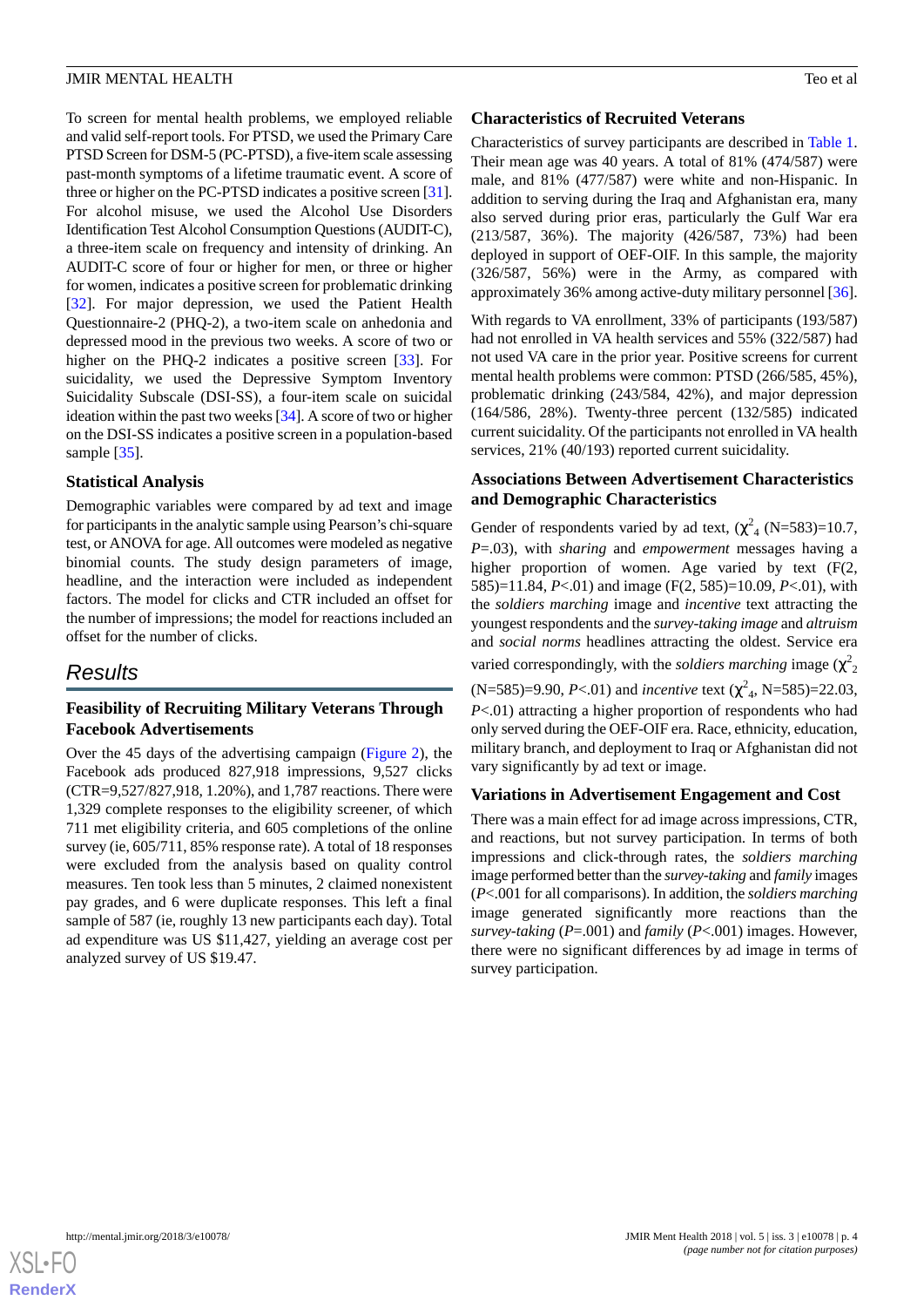## <span id="page-4-0"></span>Figure 2. Cumulative ad campaign outcomes over time.



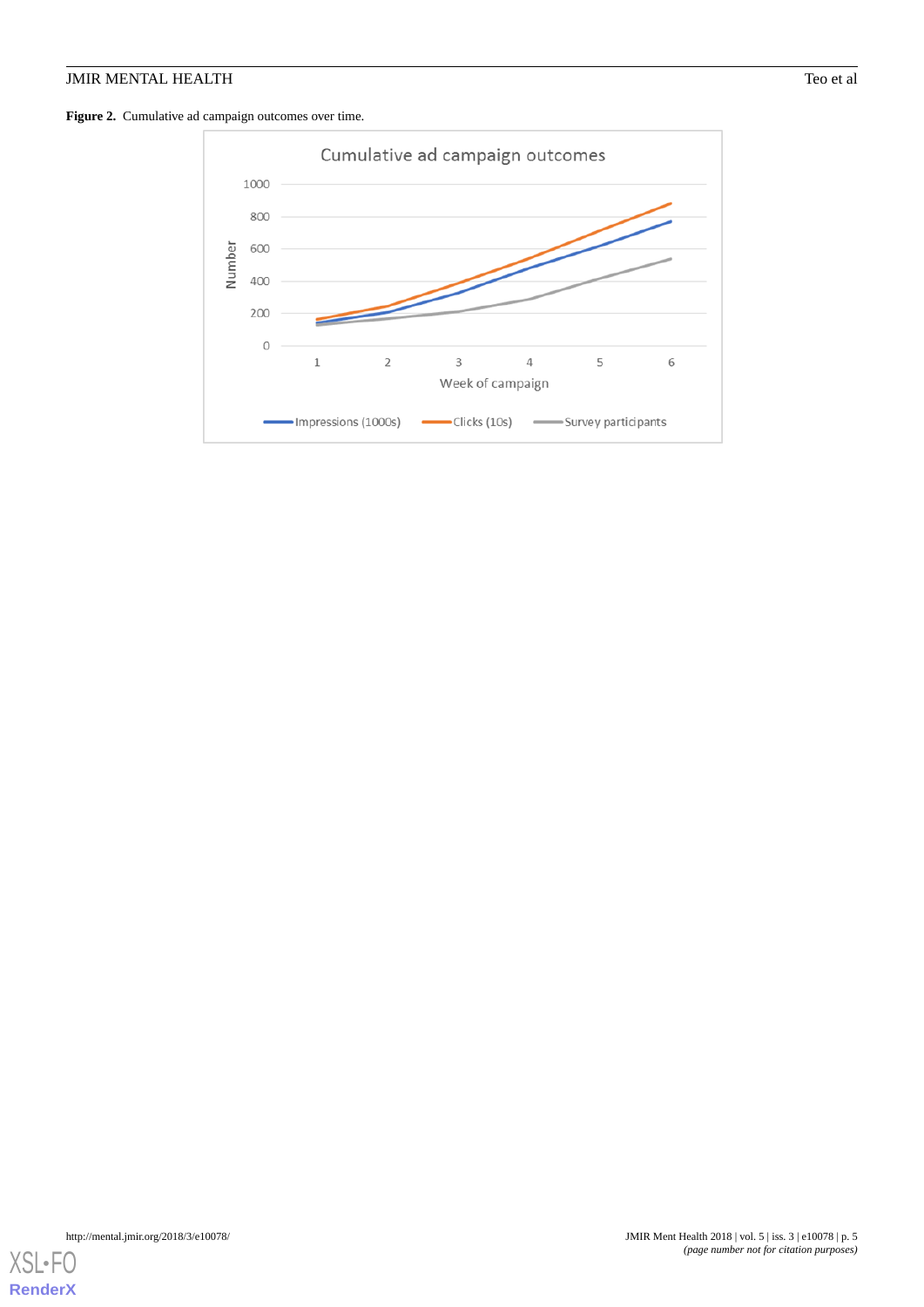<span id="page-5-0"></span>Table 1. Descriptive characteristics of all survey participants (N=587).

| Characteristic                                                   | Value      |  |  |  |  |
|------------------------------------------------------------------|------------|--|--|--|--|
| <b>Demographics and Military History</b>                         |            |  |  |  |  |
| Age in years, mean (SD)                                          | 40.0(12.0) |  |  |  |  |
| Male, $n$ $(\%)$                                                 | 474 (80.8) |  |  |  |  |
| Racial or ethnic minority, n (%)                                 | 110(18.9)  |  |  |  |  |
| Branch of military service <sup>a</sup> , n (%)                  |            |  |  |  |  |
| Army                                                             | 326 (55.5) |  |  |  |  |
| Navy                                                             | 110(18.7)  |  |  |  |  |
| Air Force                                                        | 109(18.6)  |  |  |  |  |
| Marine Corps                                                     | 75(12.8)   |  |  |  |  |
| Coast Guard                                                      | 11(1.9)    |  |  |  |  |
| Other                                                            | 2(0.3)     |  |  |  |  |
| Service era $b$ , n (%)                                          |            |  |  |  |  |
| September 2001-present (includes Iraq and Afghanistan conflicts) | 587 (100)  |  |  |  |  |
| August 1990-August 2001 (includes Gulf War)                      | 213 (36.3) |  |  |  |  |
| May 1975-July 1990                                               | 112(19.1)  |  |  |  |  |
| August 1964-April 1975 (includes Vietnam era)                    | 29(4.9)    |  |  |  |  |
| Deployed to Iraq or Afghanistan                                  | 426 (72.7) |  |  |  |  |
| Education, n (%)                                                 |            |  |  |  |  |
| High school diploma or less                                      | 34(5.8)    |  |  |  |  |
| Some college, or vocational degree                               | 250(42.6)  |  |  |  |  |
| College degree or greater                                        | 303 (51.6) |  |  |  |  |
| Marital status, n (%)                                            |            |  |  |  |  |
| Single, never married                                            | 112(19.1)  |  |  |  |  |
| Divorced, separated, or widowed                                  | 111 (18.9) |  |  |  |  |
| Married or living as married                                     | 363(62.0)  |  |  |  |  |
| Facebook use frequency, n (%)                                    |            |  |  |  |  |
| Every few weeks or less often                                    | 14(2.4)    |  |  |  |  |
| Weekly or a few times a week                                     | 47(8.0)    |  |  |  |  |
| Daily or more often                                              | 524 (89.6) |  |  |  |  |
| Clinical characteristics, n (%)                                  |            |  |  |  |  |
| Positive depression screener <sup>c</sup>                        | 164(28.0)  |  |  |  |  |
| Positive posttraumatic stress disorder screener <sup>d</sup>     | 266(45.5)  |  |  |  |  |
| Positive alcohol misuse screener <sup>e</sup>                    | 243(41.6)  |  |  |  |  |
| Positive suicidal ideation screener <sup>f</sup>                 | 132 (22.6) |  |  |  |  |
| Veterans Affairs Health Service Use, n (%)                       |            |  |  |  |  |
| Not enrolled                                                     | 193 (32.9) |  |  |  |  |
| Not used in last year                                            | 322 (54.9) |  |  |  |  |

<sup>a</sup>Percentages do not add up to 100% because some respondents (45/587, 7.7%) indicated multiple branches.

b<br>Percentages do not add up to 100% because some respondents indicated multiple service eras; 60.5% (355) served only during the current era, September 2001 to present.

 $c^{\text{c}}$ Patient Health Questionnaire-2 (PHQ-2) score  $\geq 3$ . Due to missing item response, the total number of respondents for this scale was 586.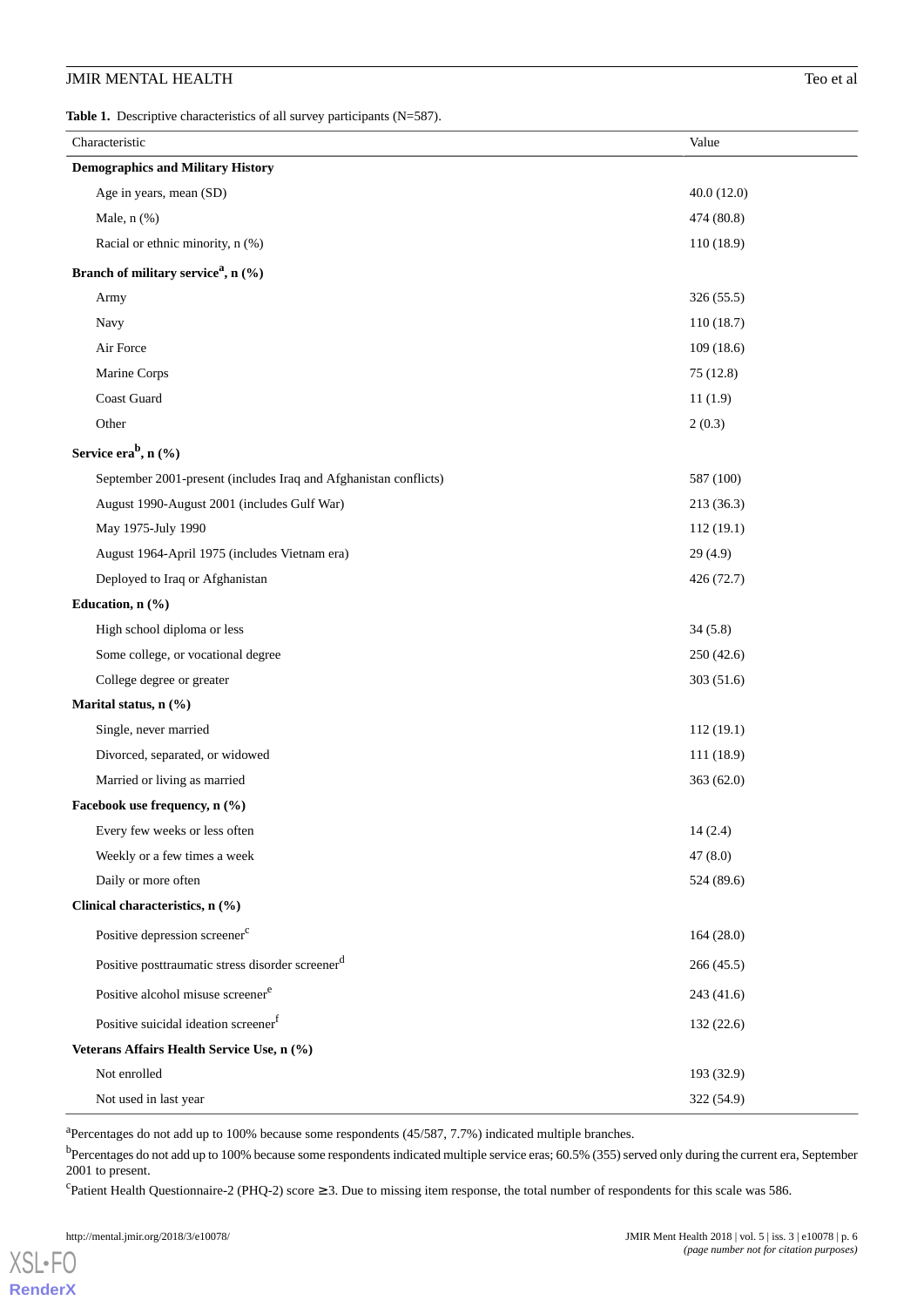dPrimary Care posttraumatic stress disorder (PTSD) Screen for DSM-5 (PC-PTSD-5) score ≥ 3. Due to missing item response, the total number of respondents for this scale was 502.

<sup>e</sup>Alcohol Use Disorders Identification Test Alcohol Consumption Questions (AUDIT-C) score  $\geq 4$  (men) or  $\geq 3$  (women). Due to missing item response, the total number of respondents for this scale was 477.

 ${}^{f}$ Depressive Symptom Inventory Suicidality Subscale (DSI-SS) score  $\geq$  2. Due to missing item response, the total number of respondents for this scale was 585.

| Advertisement Headline Type | Advertisement Image Type |              |              |                  |                   |                  |
|-----------------------------|--------------------------|--------------|--------------|------------------|-------------------|------------------|
|                             | Survey-Taking            |              | Family       |                  | Soldiers Marching |                  |
|                             | Number $(CTRa)$          | Cost (US \$) | Number (CTR) | $Cost$ (US $\})$ | Number (CTR)      | $Cost$ (US $\})$ |
| Altruism                    | 18 (0.82)                | 42.31        | 9(1.11)      | 84.61            | 26(1.43)          | 29.29            |
| Empowerment                 | 4(0.87)                  | 190.38       | 16(0.99)     | 47.59            | 25(1.12)          | 30.46            |
| Incentive                   | 20(0.73)                 | 38.08        | 20(0.85)     | 38.08            | 156 (1.27)        | 4.88             |
| <b>Sharing</b>              | 44 (0.97)                | 17.31        | 26(1.06)     | 29.29            | 129(1.64)         | 5.90             |
| Social Norms                | 22(1.10)                 | 34.61        | 13 (0.99)    | 58.58            | 57 (1.81)         | 13.36            |

<span id="page-6-0"></span>**Table 2.** Matrix of 15 Facebook advertisement variants with outcomes for each advertisement.

<sup>a</sup>CTR: click-through rate.

There was also a main effect for ad headline on ad engagement outcomes. Specifically, the *sharing* headline was associated with more impressions than the *incentive* ( $P = .045$ ) and *empowerment* (*P*=.004) headlines; more reactions than the *altruism* (*P*=.004) and *empowerment* (*P*=.014) headlines; and higher survey participation than the *social norms* headline (*P*<.001). In addition, the *social norms* headline was associated with higher click-through rates than the *incentive* (*P*<.001), *altruism* (*P*<.001), and *empowerment P*=.001) headlines.

Two of the 15 ad versions generated nearly half (285/587, 49%) of the participants ([Table 2](#page-6-0)). These were the ads containing the image of *soldiers marching* with either the *incentive* or *sharing* headline. These two ad versions had significantly higher impressions (*P*<.001) and CTR (*P*<.001) than the other 13. Consequently, these two ads were most cost effective, at US

\$4.88 and US \$5.90 per participant, respectively. Results were similar when examining individuals who completed the online eligibility screener, regardless of whether they were eligible or completed the full survey.

# **Veterans With Suicidal Ideation or Non-Enrolled in Veterans Affairs Health Care**

Among veterans who completed the survey, the probability of suicidal ideation ranged from an estimated 15%-50% across the 15 ad variants, and the probability of not being enrolled in VA health care ranged from an estimated 18%-50% [\(Table 3\)](#page-7-0). Recruitment of veterans with suicidal ideation was significantly higher for ads with the *survey-taking* image, as compared to the *soldiers marching* (*P*=.007) image. There were no statistically significant differences in recruitment of non-enrolled veterans by ad image or headline.

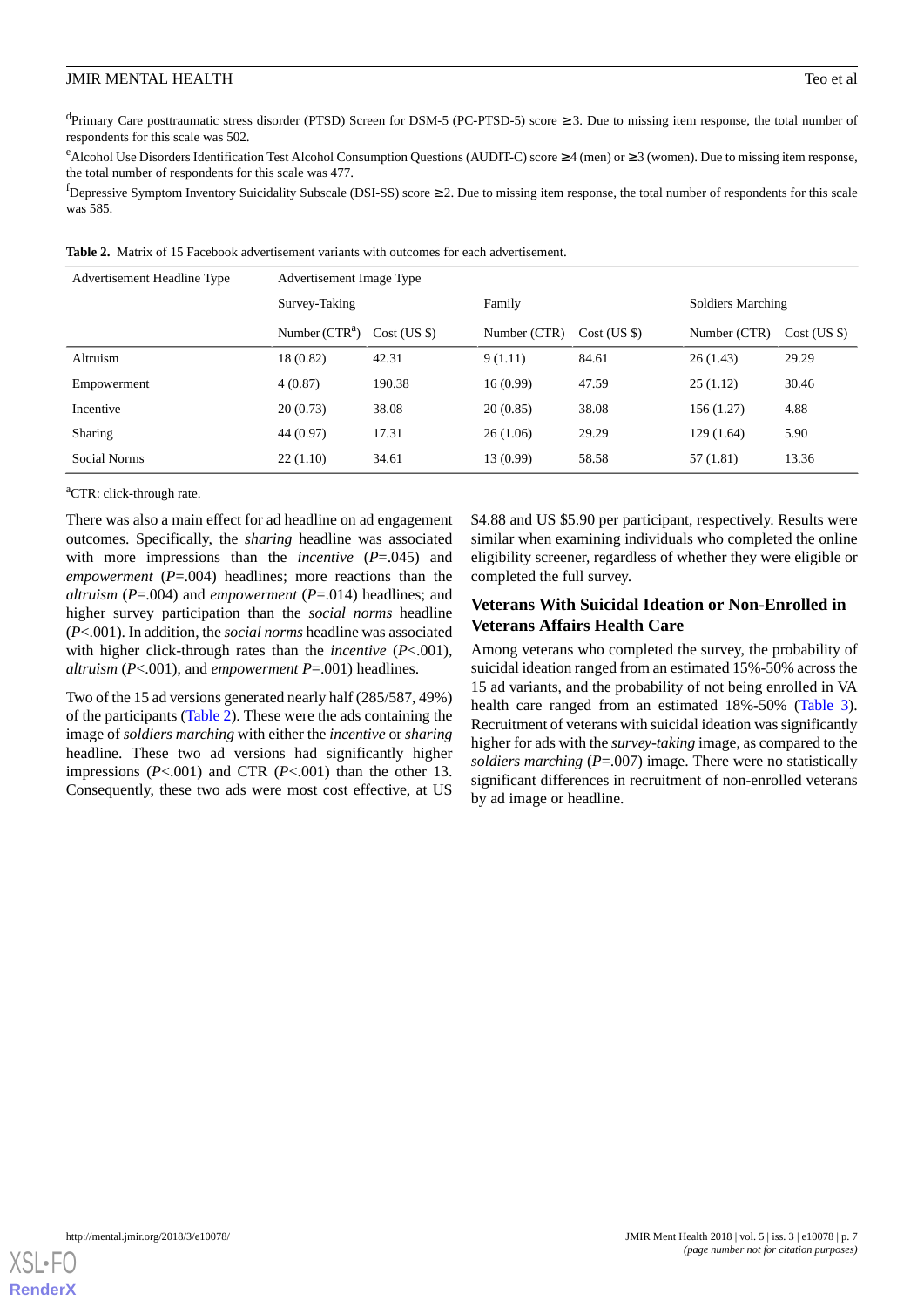<span id="page-7-0"></span>**Table 3.** Predicted probabilities of suicide ideation and non-enrollment in Veterans Affairs Health Care among survey participants.

| Advertisement image and headline | Probability of suicidal ideation <sup>a</sup><br>$(95\% \text{ CI})$ | Probability of not being enrolled in veterans affairs health care<br>$(95\% \text{ CI})$ |
|----------------------------------|----------------------------------------------------------------------|------------------------------------------------------------------------------------------|
| <b>Survey-taking</b>             |                                                                      |                                                                                          |
| Altruism                         | $0.28(0.12-0.52)$                                                    | $0.28(0.12-0.52)$                                                                        |
| Empowerment                      | $0.25(0.03-0.76)$                                                    | $0.25(0.03-0.76)$                                                                        |
| Incentive                        | $0.45(0.25-0.66)$                                                    | $0.50(0.29-0.71)$                                                                        |
| Sharing                          | $0.32(0.20-0.47)$                                                    | $0.30(0.18-0.44)$                                                                        |
| Social norms                     | $0.19(0.07-0.41)$                                                    | $0.18(0.07-0.40)$                                                                        |
| Family                           |                                                                      |                                                                                          |
| Altruism                         | $0.22(0.06-0.58)$                                                    | $0.33(0.11-0.67)$                                                                        |
| Empowerment                      | $0.50(0.27-0.73)$                                                    | $0.25(0.10-0.51)$                                                                        |
| Incentive                        | $0.20(0.08-0.43)$                                                    | $0.30(0.14-0.53)$                                                                        |
| Sharing                          | $0.15(0.06-0.35)$                                                    | $0.38(0.22-0.58)$                                                                        |
| Social norms                     | $0.23(0.08-0.52)$                                                    | $0.38(0.17-0.66)$                                                                        |
| <b>Soldiers Marching</b>         |                                                                      |                                                                                          |
| Altruism                         | $0.19(0.08-0.39)$                                                    | $0.23(0.11-0.43)$                                                                        |
| Empowerment                      | $0.16(0.06-0.36)$                                                    | $0.28(0.14-0.48)$                                                                        |
| Incentive                        | $0.17(0.12-0.24)$                                                    | $0.37(0.30-0.45)$                                                                        |
| Sharing                          | $0.22(0.15-0.30)$                                                    | $0.33(0.25-0.41)$                                                                        |
| Social norms                     | $0.25(0.15-0.37)$                                                    | $0.33(0.22 - 0.46)$                                                                      |

<sup>a</sup>Depressive Symptom Inventory Suicidality Subscale (DSI-SS) score  $\geq 2$ .

# *Discussion*

### **Key Findings**

Our study demonstrated that Facebook ads are a potentially powerful tool to recruit research subjects. With the support of a single, half-time research assistant, we engaged veterans in enrollment in our online survey at a rapid clip (ie, nearly 100 participants per week). Though our click-through rate was similar to prior studies, our response rate was very high, which may have reflected ease of participation in this online survey. Average cost per participant was less than US \$20, and our best-performing ads were dramatically cheaper, approximately US \$5-6 per survey participant, a figure that compares very favorably with most prior studies [[37](#page-10-6)[,38](#page-10-7)]. Facebook ads were further disseminated through social sharing, as is illustrated by the "likes", comments, and sharing of ads that we observed. This is a significant "externality" from a cost efficiency standpoint.

The feasibility of reaching and engaging younger veterans in research through this approach has important public health and clinical implications. We reached not only a relatively broad target population (ie, recent military veterans) but also were effective in engaging subpopulations that can be hard-to-reach and are of heightened interest. Being able to rapidly reach veterans who are experiencing current suicidal ideation and unengaged in VA health care—as we did—is a major challenge for the VA, health policy-makers and other stakeholders interested in improving veteran mental health outcomes.

[XSL](http://www.w3.org/Style/XSL)•FO **[RenderX](http://www.renderx.com/)**

It is worth emphasizing the high rate of detection of potentially serious psychiatric problems in this sample; we found high rates of screening positive for active PTSD (266/585, 45%), problematic drinking (243/584, 42%), major depression (164/586, 28%) and serious suicidal ideation (132/585, 23%). Facebook ads, together with other digital media advertising strategies that can support help-seeking (eg, Google AdWords) [[39\]](#page-10-8), may comprise critical tools in the design of effective campaigns for mental health treatment engagement. The major—and more imposing—next challenge is how to move individuals from endorsing their distress (online) to engaging in treatment in a health care or other therapeutic setting.

A critical novel component of this study was the use of an experiment, or as close to a "true experiment" as is possible in the Facebook advertising environment, to determine what ad features are most likely to result in engagement with the ad. One of the most intriguing novel findings here was that a headline encouraging users to share the ad resulted in better ad engagement. "Sharing" is a request that is uniquely suited to the social media milieu, and also appeals to a military ethos of helping peers. Results also varied depending on the level of engagement being measured and target population. What works as a "hook" regarding the generating clicks may not translate into more active participation, as was similarly found in a study reaching concerned partners of heavy drinking service members and veterans [[19\]](#page-9-11). We found that for a more modest level of engagement (eg, impressions and clicks) with a broad spectrum of recent military veterans, using an image of soldiers or headlines containing a social norms message may be more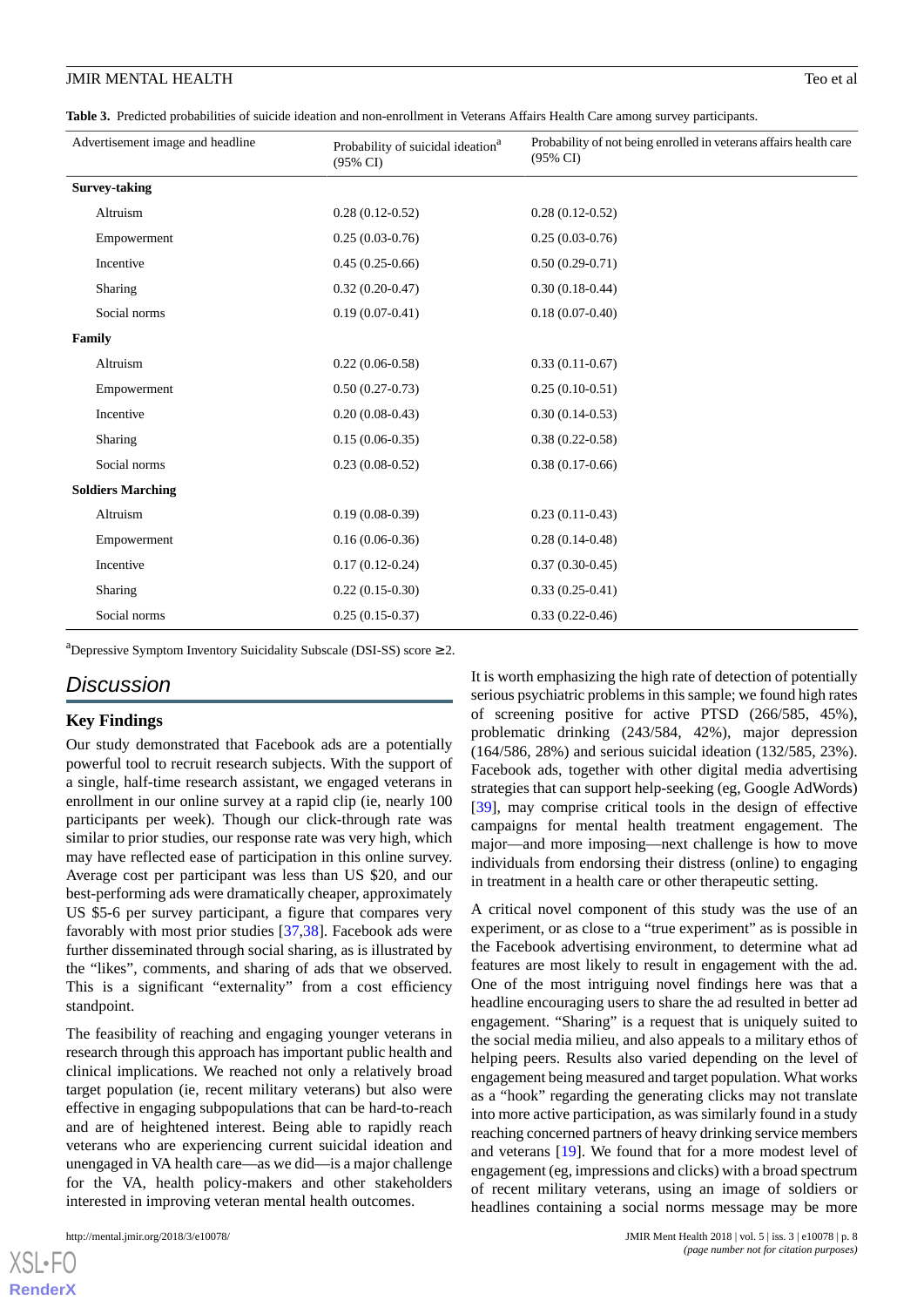effective. In contrast, if the goal is more proactive engagement (ie, survey completion) by individuals with active suicidality, an image of a person taking a survey may work better. One reason careful development and selection of image and text may be necessary to optimize ads for individuals with suicidal ideation could be related to cognitive differences in these individuals [\[40](#page-10-9)]. There is, for instance, an emerging set of empirical studies showing attentional biases toward certain words [[41,](#page-10-10)[42](#page-10-11)].

### **Limitations and Future Directions**

Our results should be considered in the context of several limitations. As participation in this study only involved a one-time online survey, it is not clear if the same strategies would be effective for treatment engagement [[39\]](#page-10-8), or engagement in research requiring a higher burden (eg, intervention or longitudinal cohort study). Also, it is possible that individuals perceived our ads in ways different than hypothesized (eg, the "survey-taking" image could have been perceived as that of "computer technology"). Military culture may also impact response to advertisements. For example, our military-related ad images favored the army, which may have contributed a higher representation of them in the sample. Future research focused on testing the effectiveness of online ads should consider a qualitative component to gain more insight into differential ad performance. If future studies can confirm and further identify ad features that result in more response and engagement by veterans with suicidal ideation, there is significant potential for targeted interventions or campaigns to enhance outreach, health messaging, help-seeking, or other behaviors.

### **Conclusions**

Taken together, our study demonstrates that Facebook ads are an effective medium for rapidly identifying, reaching, and recruiting recent military veterans, and can particularly help in reaching individuals who screen positive for current mental health problems. These results provide a foundation to inform efforts to engage veterans disconnected from the health care system or at risk for suicidal ideation.

### **Acknowledgments**

This project was supported by awards received by ART from the Collins Medical Trust (Research Grant) and the Medical Research Foundation of Oregon (New Investigator Grant #1603). ART is also supported by a Career Development Award from the Veterans Health Administration Health Service Research and Development (CDA 14-428) and the HSR&D Center to Improve Veteran Involvement in Care (CIVIC). The authors wish to thank Jennette Zarko and Kathryn Peck at OHSU for their assistance with the Facebook ads.

Disclaimer: The US Department of Veterans Affairs, Collins Medical Trust Research Grant, and the Medical Research Foundation of Oregon New Investigator Grant had no role in the design and conduct of the study: collection, management, analysis, and interpretation of the data, preparation, review, or approval of the manuscript, or decision to submit the manuscript for publication. The findings and conclusions in this document are those of the authors who are responsible for its contents. The findings and conclusions do not necessarily represent the views of the US Department of Veterans Affairs or the US government.

### <span id="page-8-0"></span>**Conflicts of Interest**

None declared.

### <span id="page-8-1"></span>**References**

- 1. Seal KH, Bertenthal D, Miner CR, Sen S, Marmar C. Bringing the war back home: mental health disorders among 103,788 US veterans returning from Iraq and Afghanistan seen at Department of Veterans Affairs facilities. Arch Intern Med 2007 Mar 12;167(5):476-482. [doi: [10.1001/archinte.167.5.476\]](http://dx.doi.org/10.1001/archinte.167.5.476) [Medline: [17353495](http://www.ncbi.nlm.nih.gov/entrez/query.fcgi?cmd=Retrieve&db=PubMed&list_uids=17353495&dopt=Abstract)]
- <span id="page-8-3"></span><span id="page-8-2"></span>2. Reger MA, Smolenski DJ, Skopp NA, Metzger-Abamukang MJ, Kang HK, Bullman TA, et al. Risk of Suicide Among US Military Service Members Following Operation Enduring Freedom or Operation Iraqi Freedom Deployment and Separation From the US Military. JAMA Psychiatry 2015 Jun;72(6):561-569. [doi: [10.1001/jamapsychiatry.2014.3195\]](http://dx.doi.org/10.1001/jamapsychiatry.2014.3195) [Medline: [25830941](http://www.ncbi.nlm.nih.gov/entrez/query.fcgi?cmd=Retrieve&db=PubMed&list_uids=25830941&dopt=Abstract)]
- 3. Hoffmire CA, Kemp JE, Thompson C. Suicide Prevention in Patient and Nonpatient Populations: In Reply. Psychiatr Serv 2015 Oct;66(10):1120-1121. [doi: [10.1176/appi.ps.661002\]](http://dx.doi.org/10.1176/appi.ps.661002) [Medline: [26423166\]](http://www.ncbi.nlm.nih.gov/entrez/query.fcgi?cmd=Retrieve&db=PubMed&list_uids=26423166&dopt=Abstract)
- <span id="page-8-5"></span><span id="page-8-4"></span>4. Analysis of VA Health Care Utilization among Operation Enduring Freedom (OEF), Operation Iraqi Freedom (OIF), and Operation New Dawn (OND) Veterans. 2017. (Epidemiology Program, Post-Deployment Health Group, Office of Patient Care Services, Veterans Health Administration, US Department of Veterans Affairs 2017 URL: [https://www.](https://www.publichealth.va.gov/docs/epidemiology/healthcare-utilization-report-fy2015-qtr3.pdf) [publichealth.va.gov/docs/epidemiology/healthcare-utilization-report-fy2015-qtr3.pdf](https://www.publichealth.va.gov/docs/epidemiology/healthcare-utilization-report-fy2015-qtr3.pdf) [accessed 2018-02-08] [[WebCite](http://www.webcitation.org/

                                6x5AC0F7g) [Cache ID 6x5AC0F7g](http://www.webcitation.org/

                                6x5AC0F7g)]
- 5. Denneson L, Corson K, Helmer D, Bair M, Dobscha S. Mental health utilization of new-to-care Iraq and Afghanistan Veterans following suicidal ideation assessment. Psych Research 2014;217:47-53. [doi: [10.1016/j.psychres.2014.03.017](http://dx.doi.org/10.1016/j.psychres.2014.03.017)] [Medline: [24726814](http://www.ncbi.nlm.nih.gov/entrez/query.fcgi?cmd=Retrieve&db=PubMed&list_uids=24726814&dopt=Abstract)]
- 6. Gorman LA, Blow AJ, Ames BD, Reed PL. National Guard families after combat: mental health, use of mental health services, and perceived treatment barriers. Psychiatr Serv 2011 Jan;62(1):28-34. [doi: [10.1176/ps.62.1.pss6201\\_0028](http://dx.doi.org/10.1176/ps.62.1.pss6201_0028)] [Medline: [21209296](http://www.ncbi.nlm.nih.gov/entrez/query.fcgi?cmd=Retrieve&db=PubMed&list_uids=21209296&dopt=Abstract)]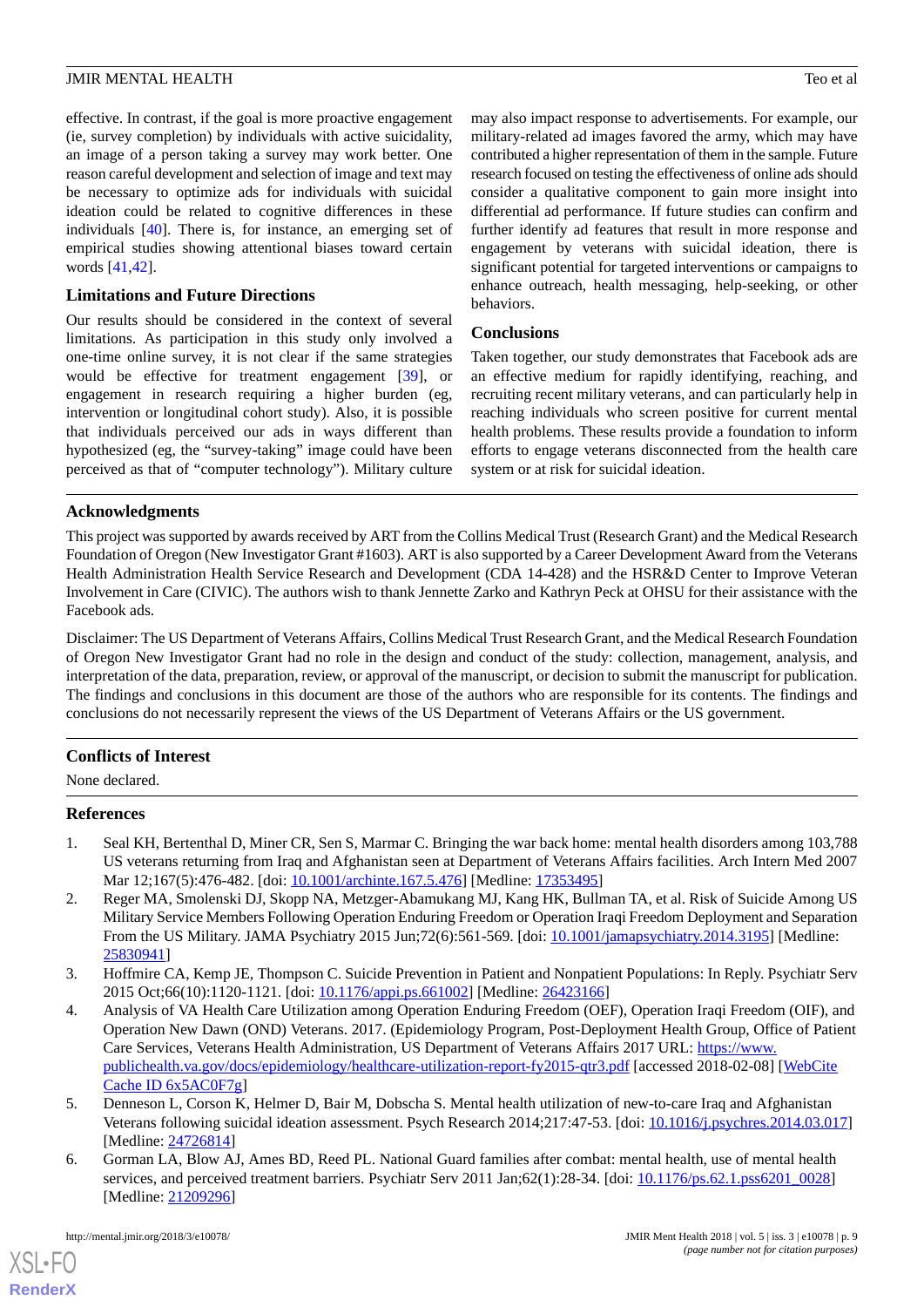- <span id="page-9-0"></span>7. Stecker T, Fortney J, Hamilton F, Sherbourne CD, Ajzen I. Engagement in mental health treatment among veterans returning from Iraq. Patient Prefer Adherence 2010 Mar 24;4:45-49 [[FREE Full text](https://www.dovepress.com/articles.php?article_id=4092)] [Medline: [20390058](http://www.ncbi.nlm.nih.gov/entrez/query.fcgi?cmd=Retrieve&db=PubMed&list_uids=20390058&dopt=Abstract)]
- <span id="page-9-1"></span>8. Bruffaerts R, Demyttenaere K, Hwang I, Chiu W, Sampson N, Kessler RC, et al. Treatment of suicidal people around the world. Br J Psychiatry 2011 Jul;199(1):64-70 [[FREE Full text](http://bjp.rcpsych.org/cgi/pmidlookup?view=long&pmid=21263012)] [doi: [10.1192/bjp.bp.110.084129](http://dx.doi.org/10.1192/bjp.bp.110.084129)] [Medline: [21263012\]](http://www.ncbi.nlm.nih.gov/entrez/query.fcgi?cmd=Retrieve&db=PubMed&list_uids=21263012&dopt=Abstract)
- <span id="page-9-2"></span>9. Downs MF, Eisenberg D. Help seeking and treatment use among suicidal college students. J Am Coll Health 2012;60(2):104-114. [doi: [10.1080/07448481.2011.619611\]](http://dx.doi.org/10.1080/07448481.2011.619611) [Medline: [22316407\]](http://www.ncbi.nlm.nih.gov/entrez/query.fcgi?cmd=Retrieve&db=PubMed&list_uids=22316407&dopt=Abstract)
- 10. Chartrand H, Robinson J, Bolton JM. A longitudinal population-based study exploring treatment utilization and suicidal ideation and behavior in major depressive disorder. J Affect Disord 2012 Dec 10;141(2-3):237-245. [doi: [10.1016/j.jad.2012.03.040\]](http://dx.doi.org/10.1016/j.jad.2012.03.040) [Medline: [22703701\]](http://www.ncbi.nlm.nih.gov/entrez/query.fcgi?cmd=Retrieve&db=PubMed&list_uids=22703701&dopt=Abstract)
- <span id="page-9-4"></span><span id="page-9-3"></span>11. Hynes DM, Koelling K, Stroupe K, Arnold N, Mallin K, Sohn M, et al. Veterans' access to and use of Medicare and Veterans Affairs health care. Med Care 2007 Mar;45(3):214-223. [doi: [10.1097/01.mlr.0000244657.90074.b7\]](http://dx.doi.org/10.1097/01.mlr.0000244657.90074.b7) [Medline: [17304078](http://www.ncbi.nlm.nih.gov/entrez/query.fcgi?cmd=Retrieve&db=PubMed&list_uids=17304078&dopt=Abstract)]
- <span id="page-9-5"></span>12. Basham C, Denneson LM, Millet L, Shen X, Duckart J, Dobscha SK. Characteristics and VA health care utilization of U.S. Veterans who completed suicide in Oregon between 2000 and 2005. Suicide Life Threat Behav 2011 Jun;41(3):287-296. [doi: [10.1111/j.1943-278X.2011.00028.x\]](http://dx.doi.org/10.1111/j.1943-278X.2011.00028.x) [Medline: [21463353](http://www.ncbi.nlm.nih.gov/entrez/query.fcgi?cmd=Retrieve&db=PubMed&list_uids=21463353&dopt=Abstract)]
- <span id="page-9-6"></span>13. Kosinski M, Matz SC, Gosling SD, Popov V, Stillwell D. Facebook as a research tool for the social sciences: Opportunities, challenges, ethical considerations, and practical guidelines. Am Psychol 2015 Sep;70(6):543-556. [doi: [10.1037/a0039210](http://dx.doi.org/10.1037/a0039210)] [Medline: [26348336](http://www.ncbi.nlm.nih.gov/entrez/query.fcgi?cmd=Retrieve&db=PubMed&list_uids=26348336&dopt=Abstract)]
- <span id="page-9-7"></span>14. Stewart J. New York Times. Facebook Has 50 Minutes of Your Time Each Day. It Wants More URL: [https://www.](https://www.nytimes.com/2016/05/06/business/facebook-bends-the-rules-of-audience-engagement-to-its-advantage.html) [nytimes.com/2016/05/06/business/facebook-bends-the-rules-of-audience-engagement-to-its-advantage.html](https://www.nytimes.com/2016/05/06/business/facebook-bends-the-rules-of-audience-engagement-to-its-advantage.html) [accessed 2018-06-11] [\[WebCite Cache ID 6x5BF3KxN\]](http://www.webcitation.org/

                                6x5BF3KxN)
- <span id="page-9-8"></span>15. Duggan M. Pew Research Center. 2015 Jan 09. Social Media Update 2014 URL: [http://www.pewinternet.org/2015/01/09/](http://www.pewinternet.org/2015/01/09/social-media-update-2014/) [social-media-update-2014/](http://www.pewinternet.org/2015/01/09/social-media-update-2014/) [accessed 2018-06-11] [WebCite Cache ID 6x5BetBif]
- <span id="page-9-9"></span>16. Ramo DE, Hall SM, Prochaska JJ. Reaching young adult smokers through the internet: comparison of three recruitment mechanisms. Nicotine Tob Res 2010 Jul;12(7):768-775 [[FREE Full text](http://europepmc.org/abstract/MED/20530194)] [doi: [10.1093/ntr/ntq086](http://dx.doi.org/10.1093/ntr/ntq086)] [Medline: [20530194](http://www.ncbi.nlm.nih.gov/entrez/query.fcgi?cmd=Retrieve&db=PubMed&list_uids=20530194&dopt=Abstract)]
- <span id="page-9-10"></span>17. Ramo DE, Rodriguez TMS, Chavez K, Sommer MJ, Prochaska JJ. Facebook Recruitment of Young Adult Smokers for a Cessation Trial: Methods, Metrics, and Lessons Learned. Internet Interv 2014 Apr;1(2):58-64. [doi: [10.1016/j.invent.2014.05.001](http://dx.doi.org/10.1016/j.invent.2014.05.001)] [Medline: [25045624\]](http://www.ncbi.nlm.nih.gov/entrez/query.fcgi?cmd=Retrieve&db=PubMed&list_uids=25045624&dopt=Abstract)
- <span id="page-9-11"></span>18. Pedersen ER, Helmuth ED, Marshall GN, Schell TL, PunKay M, Kurz J. Using facebook to recruit young adult veterans: online mental health research. JMIR Res Protoc 2015;4(2):e63 [[FREE Full text](http://www.researchprotocols.org/2015/2/e63/)] [doi: [10.2196/resprot.3996](http://dx.doi.org/10.2196/resprot.3996)] [Medline: [26033209](http://www.ncbi.nlm.nih.gov/entrez/query.fcgi?cmd=Retrieve&db=PubMed&list_uids=26033209&dopt=Abstract)]
- <span id="page-9-12"></span>19. Pedersen E, Osilla K, Helmuth E, Tolpadi A, Gore K. Reaching Concerned Partners of Heavy Drinking Service Members and Veterans through Facebook. Military Behavioral Health 2017 Apr 13;5(3):265-273. [doi: [10.1080/21635781.2017.1316804\]](http://dx.doi.org/10.1080/21635781.2017.1316804)
- <span id="page-9-13"></span>20. Platt T, Platt J, Thiel DB, Kardia SLR. Facebook Advertising Across an Engagement Spectrum: A Case Example for Public Health Communication. JMIR Public Health Surveill 2016 May 30;2(1):e27 [\[FREE Full text\]](http://publichealth.jmir.org/2016/1/e27/) [doi: [10.2196/publichealth.5623\]](http://dx.doi.org/10.2196/publichealth.5623) [Medline: [27244774](http://www.ncbi.nlm.nih.gov/entrez/query.fcgi?cmd=Retrieve&db=PubMed&list_uids=27244774&dopt=Abstract)]
- <span id="page-9-15"></span><span id="page-9-14"></span>21. Kramer J, Rubin A, Coster W, Helmuth E, Hermos J, Rosenbloom D, et al. Strategies to address participant misrepresentation for eligibility in Web-based research. Int J Methods Psychiatr Res 2014 Mar;23(1):120-129 [[FREE Full text](http://europepmc.org/abstract/MED/24431134)] [doi: [10.1002/mpr.1415\]](http://dx.doi.org/10.1002/mpr.1415) [Medline: [24431134\]](http://www.ncbi.nlm.nih.gov/entrez/query.fcgi?cmd=Retrieve&db=PubMed&list_uids=24431134&dopt=Abstract)
- <span id="page-9-17"></span><span id="page-9-16"></span>22. Dolan P, Hallsworth M, Halpern D, King D, Metcalfe R, Vlaev I. Influencing behaviour: The mindspace way. Journal of Economic Psychology 2012 Feb;33(1):264-277. [doi: [10.1016/j.joep.2011.10.009\]](http://dx.doi.org/10.1016/j.joep.2011.10.009)
- 23. Andreoni J. Impure Altruism and Donations to Public Goods: A Theory of Warm-Glow Giving. The Economic Journal 1990 Jun;100(401):464. [doi: [10.2307/2234133\]](http://dx.doi.org/10.2307/2234133)
- <span id="page-9-18"></span>24. Avey J, Luthans F, Youssef C. The Additive Value of Positive Psychological Capital in Predicting Work Attitudes and Behaviors. Journal of Management 2009 Mar 17;36(2):430-452. [doi: [10.1177/0149206308329961](http://dx.doi.org/10.1177/0149206308329961)]
- <span id="page-9-20"></span><span id="page-9-19"></span>25. Boamah SA, Laschinger H. The influence of areas of worklife fit and work-life interference on burnout and turnover intentions among new graduate nurses. J Nurs Manag 2016 Mar;24(2):E164-E174. [doi: [10.1111/jonm.12318\]](http://dx.doi.org/10.1111/jonm.12318) [Medline: [26122304](http://www.ncbi.nlm.nih.gov/entrez/query.fcgi?cmd=Retrieve&db=PubMed&list_uids=26122304&dopt=Abstract)]
- <span id="page-9-21"></span>26. Cialdini R. Descriptive Social Norms as Underappreciated Sources of Social Control. Psychometrika 2007 Jun 12;72(2):263-268. [doi: [10.1007/s11336-006-1560-6\]](http://dx.doi.org/10.1007/s11336-006-1560-6)
- <span id="page-9-22"></span>27. Gajic A, Cameron D, Hurley J. The cost-effectiveness of cash versus lottery incentives for a web-based, stated-preference community survey. Eur J Health Econ 2012 Dec;13(6):789-799. [doi: [10.1007/s10198-011-0332-0](http://dx.doi.org/10.1007/s10198-011-0332-0)] [Medline: [21691841](http://www.ncbi.nlm.nih.gov/entrez/query.fcgi?cmd=Retrieve&db=PubMed&list_uids=21691841&dopt=Abstract)]
- 28. Oeldorf-Hirsch A, Sundar S. Posting, commenting, and tagging: Effects of sharing news stories on Facebook. Computers in Human Behavior 2015 Mar;44:240-249. [doi: [10.1016/j.chb.2014.11.024](http://dx.doi.org/10.1016/j.chb.2014.11.024)]
- 29. Appendix A: National Survey of Veterans Questionnaire Instruments. URL: [https://va.gov/vetdata/docs/SurveysAndStudies/](https://va.gov/vetdata/docs/SurveysAndStudies/AppendixAQuestionnaires.pdf) [AppendixAQuestionnaires.pdf](https://va.gov/vetdata/docs/SurveysAndStudies/AppendixAQuestionnaires.pdf) [accessed 2018-06-11] [[WebCite Cache ID 6x571mtX4](http://www.webcitation.org/

                                6x571mtX4)]
- 30. Greenwood S, Perrin A, Duggan M. Pew Research Center. 2016 Nov 11. Social Media Update 2016 URL: [http://www.](http://www.pewinternet.org/2016/11/11/social-media-update-2016/) [pewinternet.org/2016/11/11/social-media-update-2016/](http://www.pewinternet.org/2016/11/11/social-media-update-2016/) [accessed 2018-06-11] [[WebCite Cache ID 6x5DIBQzk](http://www.webcitation.org/

                                6x5DIBQzk)]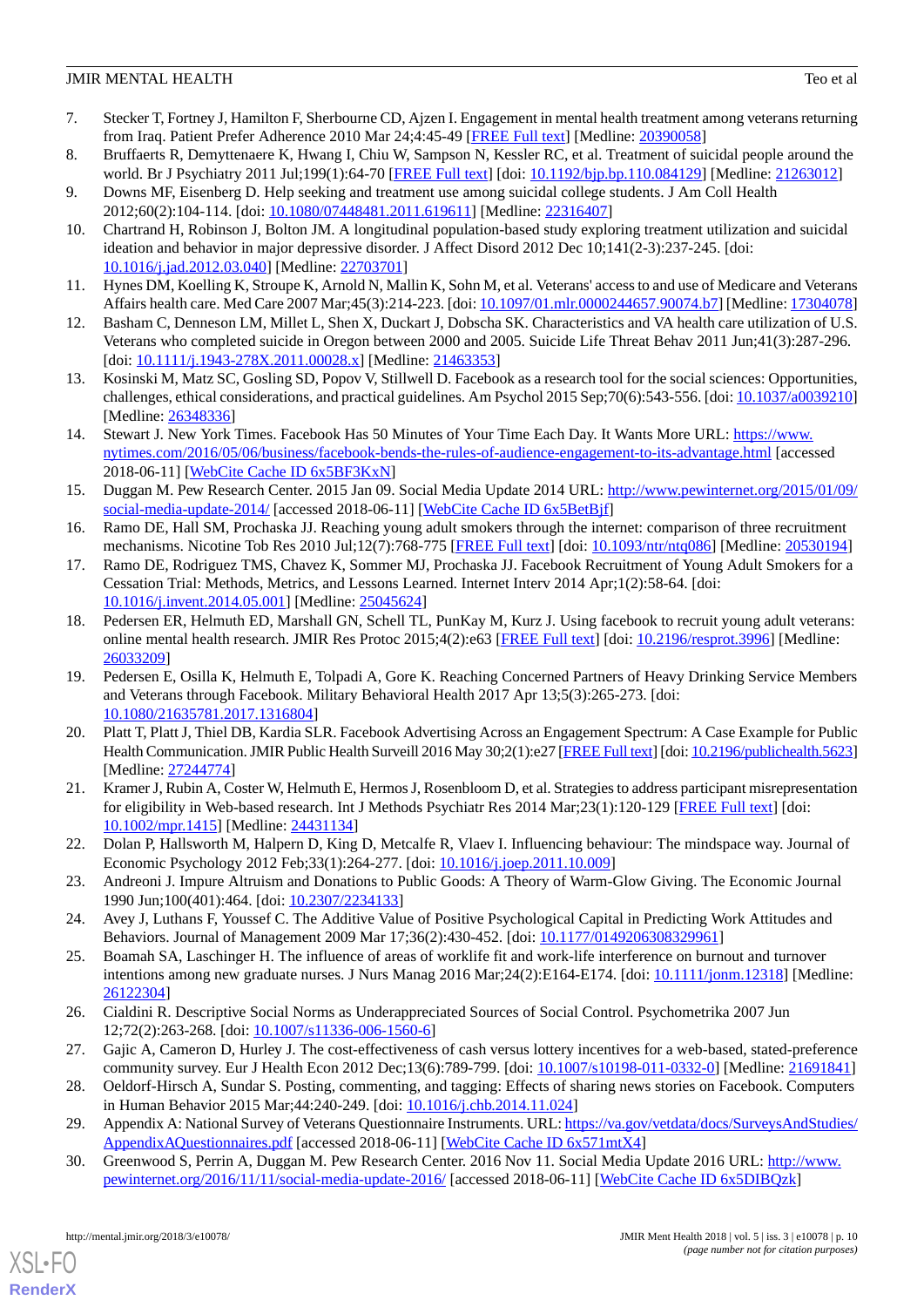- <span id="page-10-0"></span>31. Prins A, Bovin MJ, Smolenski DJ, Marx BP, Kimerling R, Jenkins-Guarnieri MA, et al. The Primary Care PTSD Screen for DSM-5 (PC-PTSD-5): Development and Evaluation Within a Veteran Primary Care Sample. J Gen Intern Med 2016 Oct;31(10):1206-1211 [\[FREE Full text\]](http://europepmc.org/abstract/MED/27170304) [doi: [10.1007/s11606-016-3703-5](http://dx.doi.org/10.1007/s11606-016-3703-5)] [Medline: [27170304\]](http://www.ncbi.nlm.nih.gov/entrez/query.fcgi?cmd=Retrieve&db=PubMed&list_uids=27170304&dopt=Abstract)
- <span id="page-10-1"></span>32. Bush K, Kivlahan DR, McDonell MB, Fihn SD, Bradley KA. The AUDIT alcohol consumption questions (AUDIT-C): an effective brief screening test for problem drinking. Ambulatory Care Quality Improvement Project (ACQUIP). Alcohol Use Disorders Identification Test. Arch Intern Med 1998 Sep 14;158(16):1789-1795. [Medline: [9738608\]](http://www.ncbi.nlm.nih.gov/entrez/query.fcgi?cmd=Retrieve&db=PubMed&list_uids=9738608&dopt=Abstract)
- <span id="page-10-3"></span><span id="page-10-2"></span>33. Kroenke K, Spitzer RL, Williams JBW. The Patient Health Questionnaire-2: validity of a two-item depression screener. Med Care 2003 Nov;41(11):1284-1292. [doi: [10.1097/01.MLR.0000093487.78664.3C\]](http://dx.doi.org/10.1097/01.MLR.0000093487.78664.3C) [Medline: [14583691\]](http://www.ncbi.nlm.nih.gov/entrez/query.fcgi?cmd=Retrieve&db=PubMed&list_uids=14583691&dopt=Abstract)
- <span id="page-10-4"></span>34. Joiner TE, Pfaff JJ, Acres JG. A brief screening tool for suicidal symptoms in adolescents and young adults in general health settings: reliability and validity data from the Australian National General Practice Youth Suicide Prevention Project. Behav Res Ther 2002 Apr;40(4):471-481. [Medline: [12008659\]](http://www.ncbi.nlm.nih.gov/entrez/query.fcgi?cmd=Retrieve&db=PubMed&list_uids=12008659&dopt=Abstract)
- <span id="page-10-5"></span>35. von GM, Teismann T, Prinz S, Gebauer JE, Hirschfeld G. Depressive Symptom Inventory Suicidality Subscale: Optimal Cut Points for Clinical and Non-Clinical Samples. Clin Psychol Psychother 2016 Nov;23(6):543-549. [doi: [10.1002/cpp.2007\]](http://dx.doi.org/10.1002/cpp.2007) [Medline: [26857479](http://www.ncbi.nlm.nih.gov/entrez/query.fcgi?cmd=Retrieve&db=PubMed&list_uids=26857479&dopt=Abstract)]
- <span id="page-10-6"></span>36. Parker K, Cilluffo A, Stepler R. Pew Research Center. 2017. 6 facts about the U.S. military and its changing demographics URL: [http://www.pewresearch.org/fact-tank/2017/04/13/](http://www.pewresearch.org/fact-tank/2017/04/13/6-facts-about-the-u-s-military-and-its-changing-demographics/)
- <span id="page-10-7"></span>[6-facts-about-the-u-s-military-and-its-changing-demographics/](http://www.pewresearch.org/fact-tank/2017/04/13/6-facts-about-the-u-s-military-and-its-changing-demographics/) [accessed 2018-04-25] [\[WebCite Cache ID 6ywePLCDt\]](http://www.webcitation.org/

                                6ywePLCDt) 37. Topolovec-Vranic J, Natarajan K. The Use of Social Media in Recruitment for Medical Research Studies: A Scoping Review. J Med Internet Res 2016 Nov 7;18(11):e286 [[FREE Full text](http://www.jmir.org/2016/11/e286/)] [doi: [10.2196/jmir.5698](http://dx.doi.org/10.2196/jmir.5698)] [Medline: [27821383](http://www.ncbi.nlm.nih.gov/entrez/query.fcgi?cmd=Retrieve&db=PubMed&list_uids=27821383&dopt=Abstract)]
- <span id="page-10-8"></span>38. Whitaker C, Stevelink S, Fear N. The Use of Facebook in Recruiting Participants for Health Research Purposes: A Systematic Review. J Med Internet Res 2017 Aug 28;19(8):e290 [[FREE Full text](http://www.jmir.org/2017/8/e290/)] [doi: [10.2196/jmir.7071\]](http://dx.doi.org/10.2196/jmir.7071) [Medline: [28851679](http://www.ncbi.nlm.nih.gov/entrez/query.fcgi?cmd=Retrieve&db=PubMed&list_uids=28851679&dopt=Abstract)]
- <span id="page-10-9"></span>39. Birnbaum ML, Garrett C, Baumel A, Scovel M, Rizvi AF, Muscat W, et al. Using Digital Media Advertising in Early Psychosis Intervention. Psychiatr Serv 2017 Nov 01;68(11):1144-1149. [doi: [10.1176/appi.ps.201600571](http://dx.doi.org/10.1176/appi.ps.201600571)] [Medline: [28712355](http://www.ncbi.nlm.nih.gov/entrez/query.fcgi?cmd=Retrieve&db=PubMed&list_uids=28712355&dopt=Abstract)]
- <span id="page-10-10"></span>40. Yiend J. The effects of emotion on attention: A review of attentional processing of emotional information. Cognition & Emotion 2010 Jan;24(1):3-47. [doi: [10.1080/02699930903205698\]](http://dx.doi.org/10.1080/02699930903205698)
- <span id="page-10-11"></span>41. Nock MK, Park JM, Finn CT, Deliberto TL, Dour HJ, Banaji MR. Measuring the suicidal mind: implicit cognition predicts suicidal behavior. Psychol Sci 2010 Apr;21(4):511-517 [\[FREE Full text\]](http://europepmc.org/abstract/MED/20424092) [doi: [10.1177/0956797610364762](http://dx.doi.org/10.1177/0956797610364762)] [Medline: [20424092](http://www.ncbi.nlm.nih.gov/entrez/query.fcgi?cmd=Retrieve&db=PubMed&list_uids=20424092&dopt=Abstract)]
- 42. Cha CB, Najmi S, Park JM, Finn CT, Nock MK. Attentional bias toward suicide-related stimuli predicts suicidal behavior. J Abnorm Psychol 2010 Aug;119(3):616-622 [\[FREE Full text](http://europepmc.org/abstract/MED/20677851)] [doi: [10.1037/a0019710](http://dx.doi.org/10.1037/a0019710)] [Medline: [20677851](http://www.ncbi.nlm.nih.gov/entrez/query.fcgi?cmd=Retrieve&db=PubMed&list_uids=20677851&dopt=Abstract)]

# **Abbreviations**

**Ad:** advertisements **AUDIT-C:** Test Alcohol Consumption Questions **CDA:** Career Development Award **CTR:** click-through rate **CIVIC:** Center to Improve Veteran Involvement in Care **DSI-SS:** Depressive Symptom Inventory Suicidality Subscale **OEF-OIF:** Operation Enduring Freedom-Operation Iraqi Freedom **OHSU:** Oregon Health & Science University **PC-PTSD:** Primary Care PTSD Screen for DSM-5 **PHQ-2:** Patient Health Questionnaire-2 **PTSD:** posttraumatic stress disorder **US:** United States **VA:** Veterans Affairs

*Edited by G Eysenbach; submitted 14.02.18; peer-reviewed by E Pedersen, RJ Westphal, J Tsai; comments to author 12.04.18; revised version received 25.04.18; accepted 13.05.18; published 05.07.18*

*Please cite as:*

*Teo AR, Liebow SBL, Chan B, Dobscha SK, Graham AL Reaching Those At Risk for Psychiatric Disorders and Suicidal Ideation: Facebook Advertisements to Recruit Military Veterans JMIR Ment Health 2018;5(3):e10078 URL: <http://mental.jmir.org/2018/3/e10078/> doi: [10.2196/10078](http://dx.doi.org/10.2196/10078) PMID: [29980498](http://www.ncbi.nlm.nih.gov/entrez/query.fcgi?cmd=Retrieve&db=PubMed&list_uids=29980498&dopt=Abstract)*